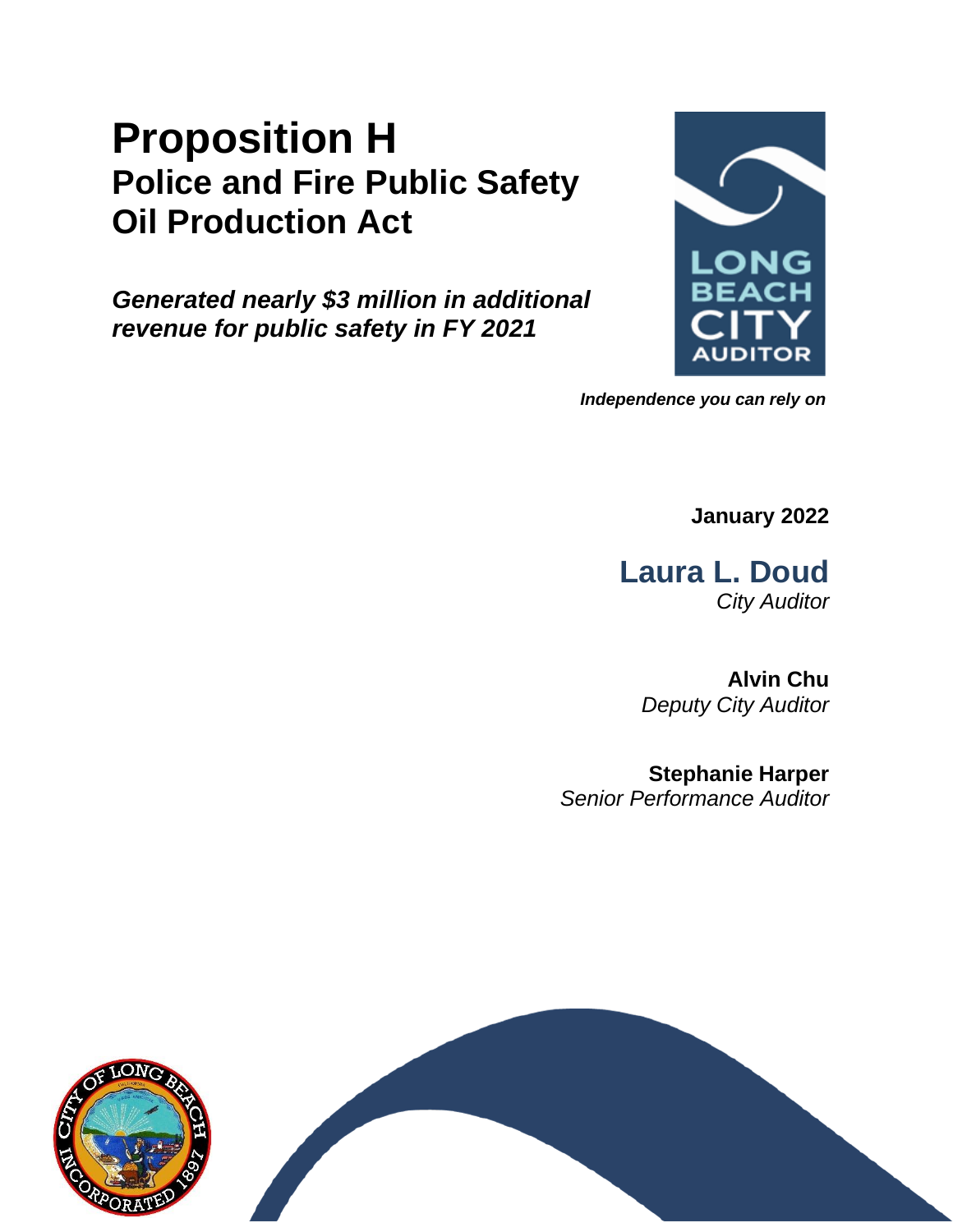# **Table of Contents**

| Conclusion 1: Prop H revenues received during FY 2021 were substantively<br>calculated properly based on oil producers' reports remitted to the City1 |  |
|-------------------------------------------------------------------------------------------------------------------------------------------------------|--|
| Conclusion 2: FY 2021 expenditures of Prop H funds complied with the                                                                                  |  |
| Conclusion 3: The amount of unspent Prop H monies at the end of FY 2021<br>that were carried over into the current fiscal year is \$175,7763          |  |
| Conclusion 4: The anticipated projects and programs funded by Prop H<br>revenue in FY 2022 comply with the approved uses set forth in the City's      |  |
|                                                                                                                                                       |  |
|                                                                                                                                                       |  |
|                                                                                                                                                       |  |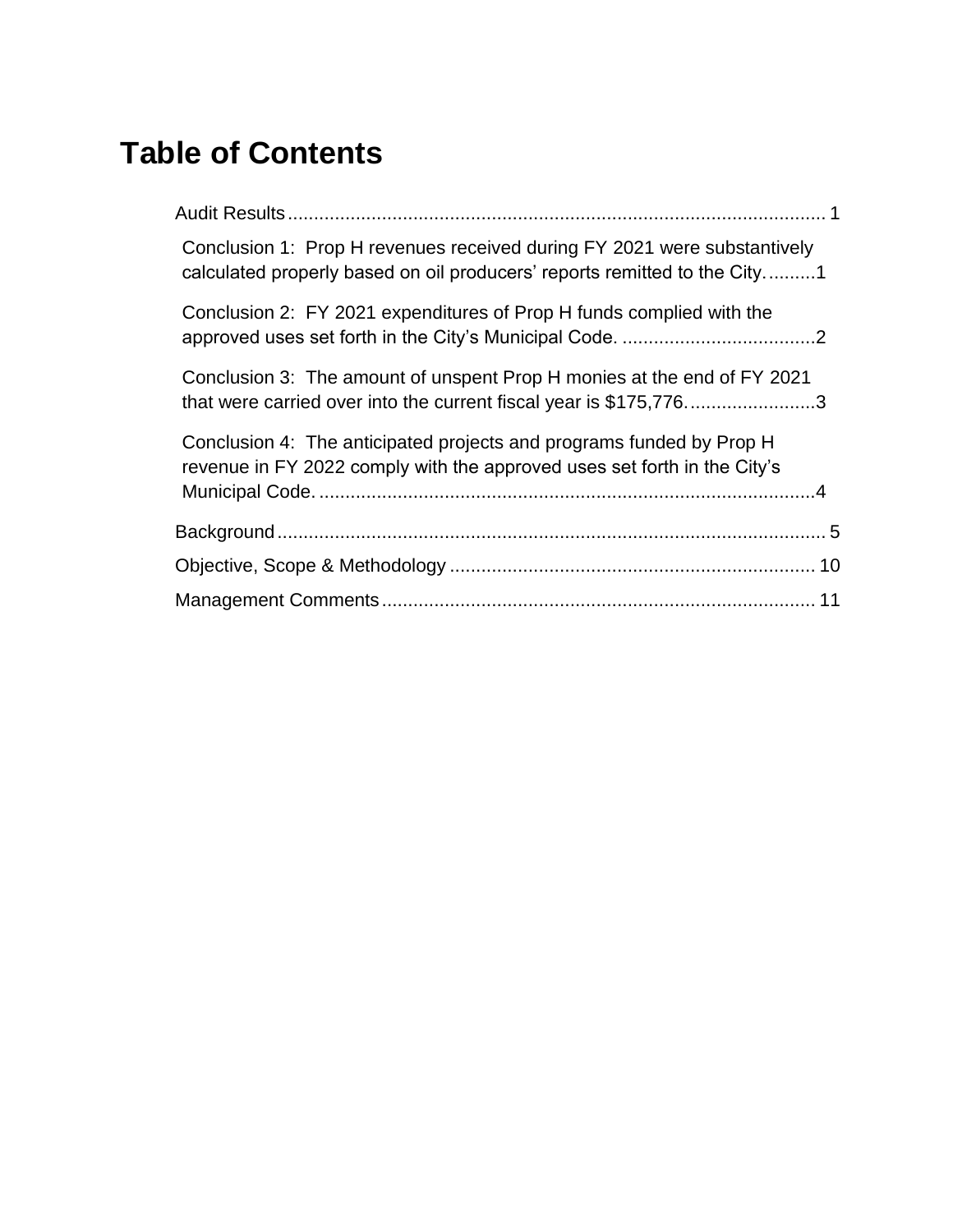# <span id="page-2-0"></span>**Audit Results**

*Objective 1: Identify Prop H revenues received during FY 2021 and determine if funds remitted by the oil producers were properly calculated based on oil producers' reports remitted to the City.*

<span id="page-2-1"></span>*Conclusion 1: Prop H revenues received during FY 2021 were substantively calculated properly based on oil producers' reports remitted to the City.*

The City of Long Beach (City) received a total of \$2,980,701 of Proposition H (Prop H) oil tax revenue, including penalties and interest, during fiscal year (FY) 2021, as depicted in Table 1 below. This revenue remained essentially the same from as the prior year, with an increase of \$161. The oil tax revenue received was based on FY 2021 production reports totaling 8,995,210 barrels of oil in FY 2021.

**Table 1 Total Tax Revenues Received FY 2021**

| <b>Oil Tax Revenue</b> |  | <b>Penalties and Interest</b> | <b>Total</b> |
|------------------------|--|-------------------------------|--------------|
| 2,968,419              |  | 12,282                        | 2,980,701    |

We tested 97% of the special tax revenues received in FY 2021 through confirmations with the top oil producers and determined that funds remitted by oil producers were substantively calculated properly based on the reports presented to the City. Not all penalties were appropriately assessed on late payments, however, they are not a substantial portion of total revenue.

In FY 2021, the special tax revenues and penalties received were substantively deposited correctly into Fund 2100, the Fire Public Safety Oil Production Tax Special Revenue Fund, and Fund 2150, the Police Public Safety Oil Production Tax Special Revenue Fund, as required by §3.80.225 of the Municipal Code. The revenues were divided equally between the funds.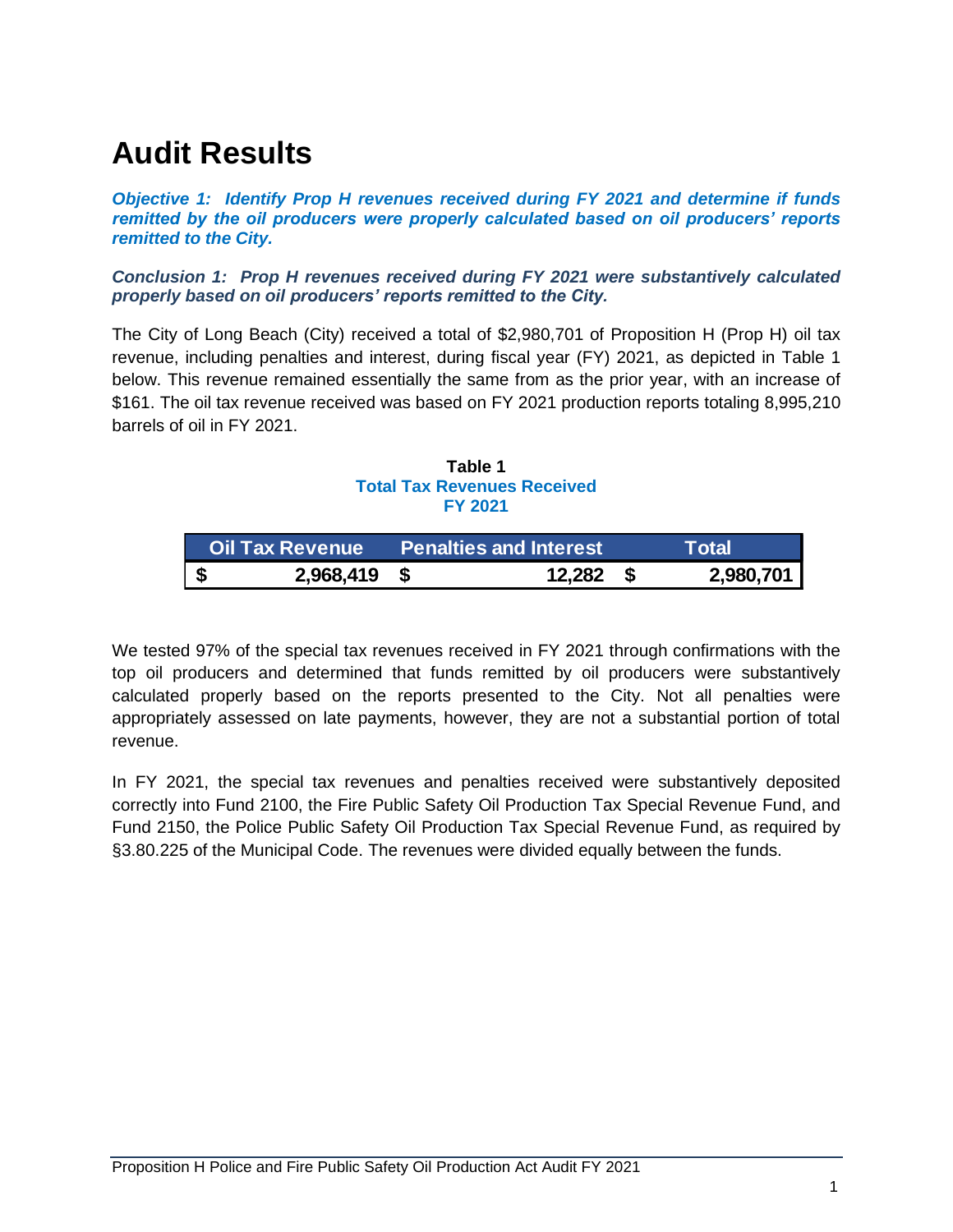#### *Objective 2: Identify FY 2021 expenditures of Prop H funds and analyze whether such*  expenditures complied with the approved uses set forth in the Long Beach Municipal *Code.*

<span id="page-3-0"></span>*Conclusion 2: FY 2021 expenditures of Prop H funds complied with the approved uses set forth in the City's Municipal Code.*

Prop H expenditures during FY 2021 totaled \$3,005,377 and were made for eligible costs as defined in the City's Municipal Code.

#### **Police Department**

In FY 2021, Prop H expenses for the Police Department totaled \$1,505,414. In FY 2021, \$1,499,278 (99.6% of department expenses), was spent on partially funding salaries and benefits for six Police Officers assigned to the Police Department's Mental Health Evaluation Teams. The remaining Prop H department expenses (0.4%) were spent on interfund service expenses.

We reviewed \$1,499,278 (99.6%) of the Prop H Police Department expenditures and found that they complied with the approved uses as set forth in the City's Municipal Code.

#### **Fire Department**

The Fire Department's FY 2021 Prop H expenditures totaled \$1,499,963. Most of the expenditures, \$1,493,826 (99.6% of department expenditures), partially funded salaries and benefits for 12 positions to staff Fire Truck 17. The remaining Prop H department expenses (0.4%) were spent on interfund service expenses.

We reviewed \$1,493,826 (99.6%) the Prop H Fire Department expenditures and found that they complied with the approved uses as set forth in the City's Municipal Code.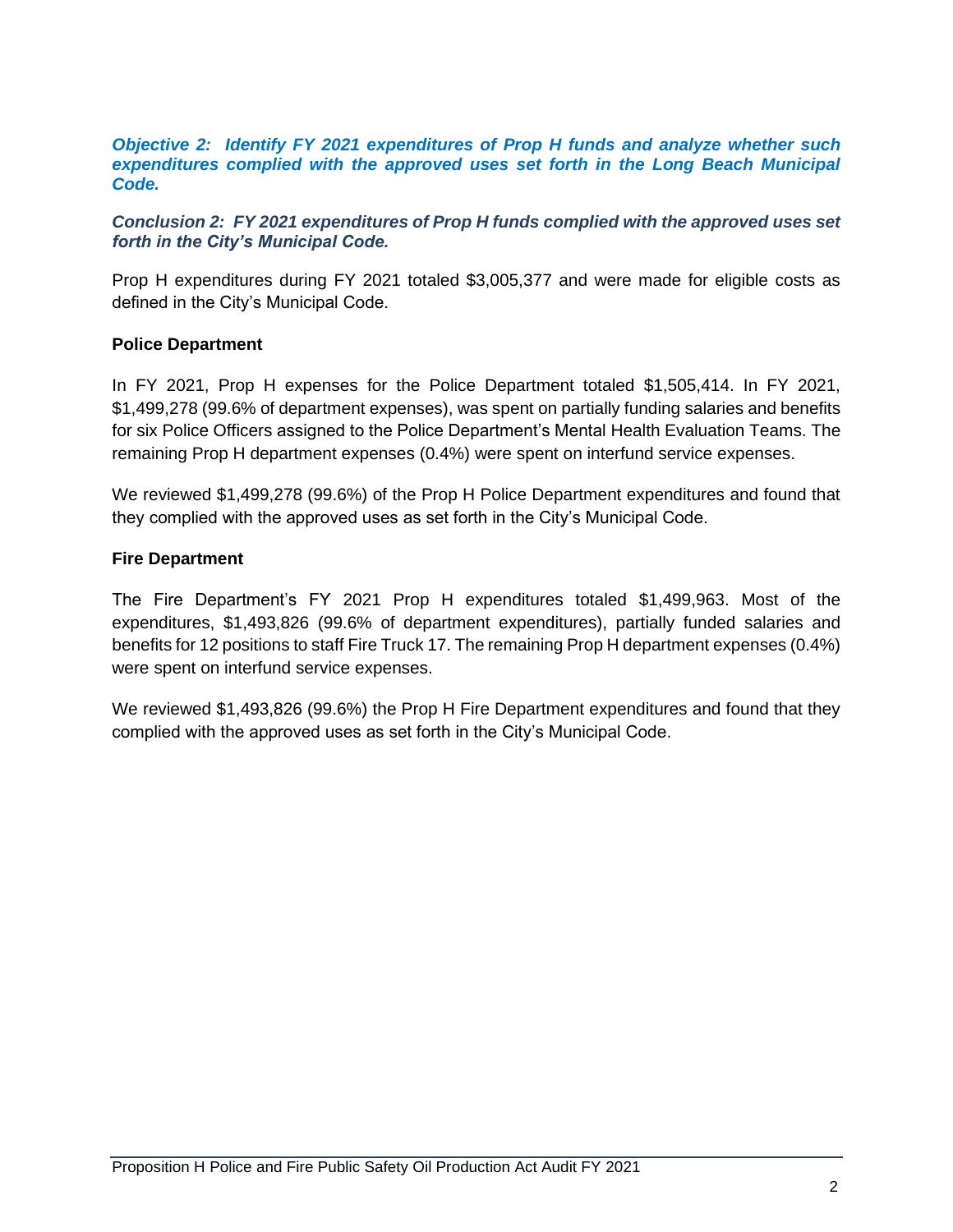#### *Objective 3: Determine the amount of unspent Prop H monies on deposit at September 30, 2021 that were carried over into the current fiscal year, FY 2022.*

#### <span id="page-4-0"></span>*Conclusion 3: The amount of unspent Prop H monies at the end of FY 2021 that were carried over into the current fiscal year is \$175,776.*

Financial Management has a Prop H reserve policy which establishes a range of \$150,000 to \$400,000 to be available should Prop H oil production revenues decline, or for any one-time needs. Financial Management has stated that this policy is used as a general guideline, and deviations from the policy are not necessarily causes for concern. In addition, they have stated that the Prop H Fund is part of a multi-fund and multi-year budgeting strategy; therefore, decisions regarding reserves are not made based on any one particular year.

During FY 2021, the carryover amount decreased 13% from the prior fiscal year, from \$202,215 to \$175,776. This amount is within the allowed carryover range established by Financial Management's carryover policy. The projected carryover for FY 2022 is expected to be \$175,776, which is equal to FY 2021 carryover. See Table 2 below.

| Table 2                       |  |
|-------------------------------|--|
| <b>Prop H Funds Cash Flow</b> |  |
| FY 2020-2022                  |  |

|                                    | <b>Police</b> | <b>Fire</b> |                          | <b>Total</b> |             | <b>FY % Change</b> |
|------------------------------------|---------------|-------------|--------------------------|--------------|-------------|--------------------|
| FY 2020 Carryover                  | 187,462       | Ş           | 14,753                   |              | 202,215     |                    |
| FY 2021 Actual Revenue             | 1,492,556     |             | 1,488,146                | \$           | 2,980,702   |                    |
| FY 2021 Actual Expenditures        | (1,505,414)   | \$          | (1,499,963)              |              | (3,005,377) |                    |
| Mark to market adjustment          | (1,763)       |             | $\overline{\phantom{0}}$ |              | (1,763)     |                    |
| <b>FY 2021 Carryover</b>           | 172,840       | \$          | 2,936                    |              | 175,776     | $-13%$             |
| FY 2022 Budgeted Revenue           | 1,461,333     |             | 1,461,333                |              | 2,922,666   |                    |
| FY 2022 Budgeted Expenditures      | (1,461,333)   |             | (1,461,333)              |              | (2,922,666) |                    |
| <b>FY 2022 Projected Carryover</b> | 172,840       | ċ           | 2,936                    |              | 175,776     | 0%                 |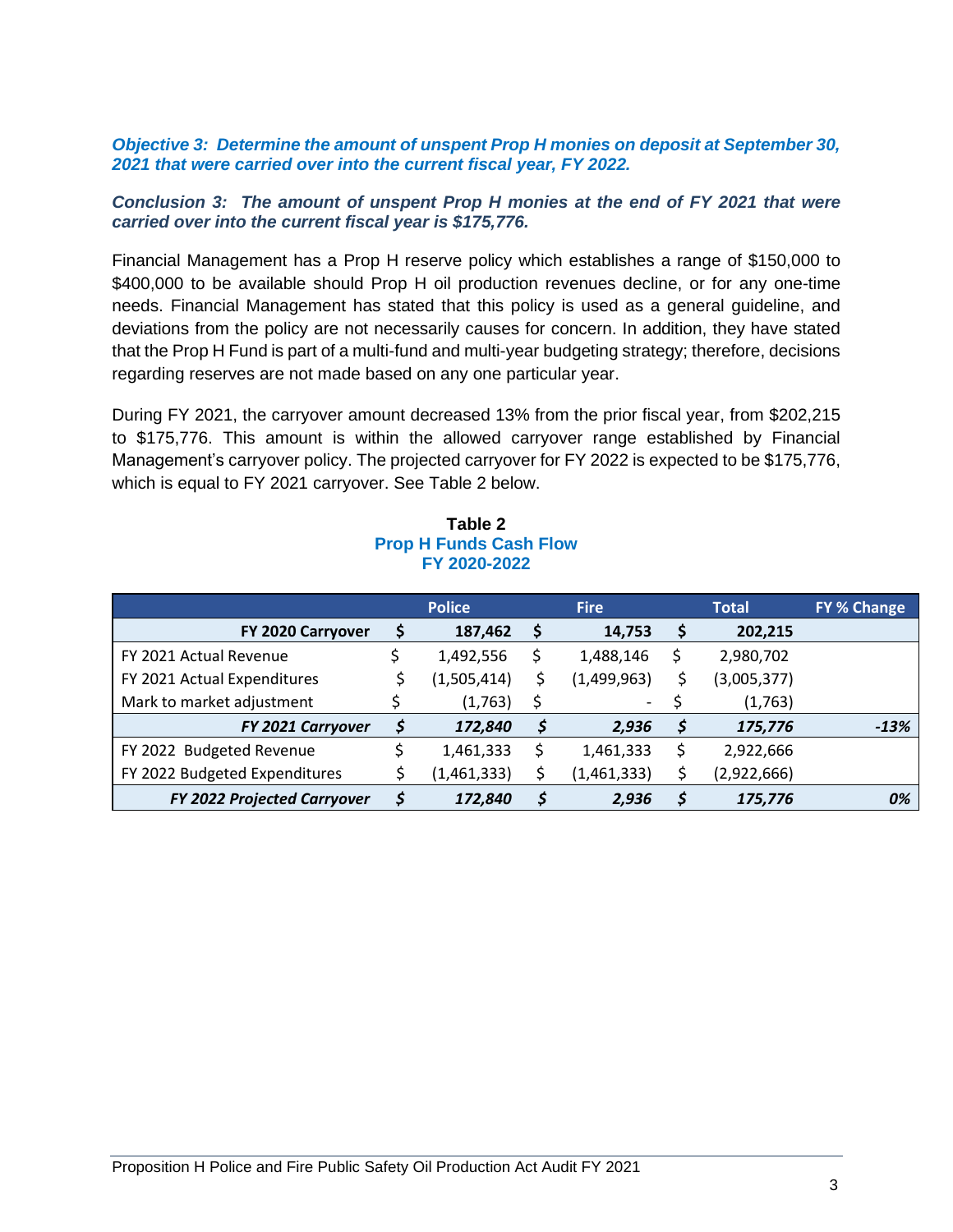#### *Objective 4: Determine the status of any projects and programs funded by Prop H revenue and whether they comply with the approved uses set forth in the City's Municipal Code.*

<span id="page-5-0"></span>*Conclusion 4: The anticipated projects and programs funded by Prop H revenue in FY 2022 comply with the approved uses set forth in the City's Municipal Code.*

#### **Anticipated Activities**

In FY 2022, the Police Department plans to use all the budgeted Prop H funds (\$1,461,333) to help fund its Mental Health Evaluation Teams (Teams). Funding will cover a portion of the staffing costs for six Police Officers on the Teams. The Mental Health Evaluation Teams respond to calls for service that involve individuals who may require mental health services. The Teams partner with the Los Angeles County's Department of Mental Health when they respond to calls, allowing the Teams to offer access to mental health services in an efficient manner.

In FY 2022, the Fire Department intends to use all budgeted Prop H funds (\$1,461,333) to fund a portion of the staffing costs for 12 positions on Fire Truck 17: three Fire Captains, three Engineers and six Firefighters.

The Departments' anticipated activities for Prop H funds, as described above, comply with the approved uses as set forth in the City's Municipal Code.

#### **FY 2022 Budgeted Revenues and Expenditures**

For FY 2022, budgeted Prop H revenues and expenditures are \$2,922,666 and \$2,922,666 respectively, as shown in Table 2 on the prior page.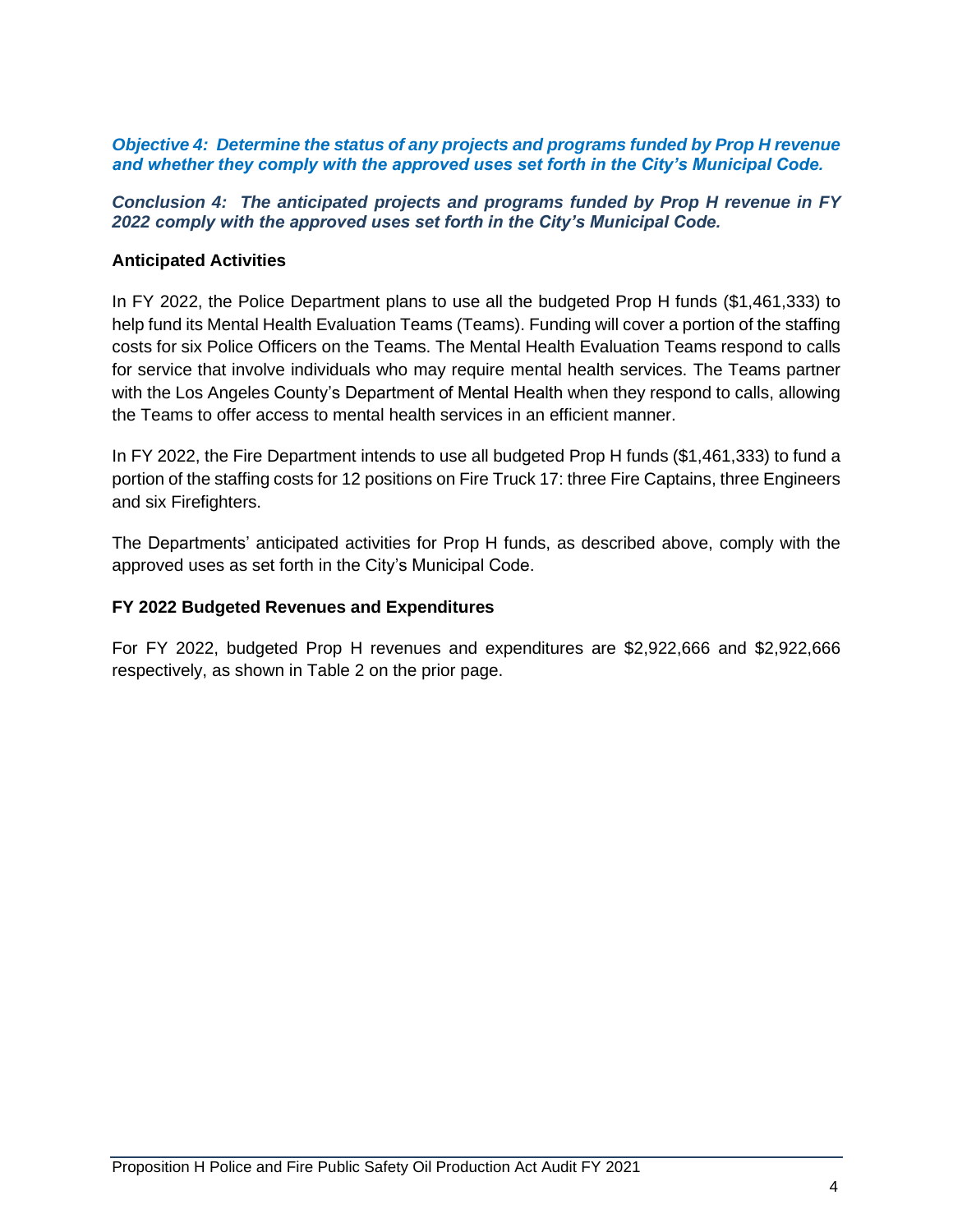# <span id="page-6-0"></span>**Background**

### **Proposition H**

The citizens of Long Beach (City) approved Proposition H (Prop H), the Police and Fire Public Safety Oil Production Act, on May 1, 2007. Prop H amended the City's Municipal Code to assess an additional 25 cents per barrel special tax on oil producers in Long Beach, with the tax rate to be adjusted annually on June 1 based on the Consumer Price Index (CPI). The special tax became effective on June 1, 2007, and has since been adjusted as follows:

|                       | Table 3<br><b>Prop H Tax Rates</b><br>FY 2007-2021 |                              |
|-----------------------|----------------------------------------------------|------------------------------|
| <b>Effective Date</b> | <b>Adjustment for CPI</b>                          | <b>Amount of Special Tax</b> |
| June 1, 2007          |                                                    | \$0.25                       |
| June 1, 2008          | \$0.01                                             | \$0.26                       |
| June 1, 2009          | \$0.01                                             | \$0.27                       |
| June 1, 2010          | \$0.00                                             | \$0.27                       |
| June 1, 2011          | \$0.00                                             | \$0.27                       |
| June 1, 2012          | \$0.01                                             | \$0.28                       |
| June 1, 2013          | \$0.00                                             | \$0.28                       |
| June 1, 2014          | \$0.00                                             | \$0.28                       |
| June 1, 2015          | \$0.01                                             | \$0.29                       |
| June 1, 2016          | \$0.00                                             | \$0.29                       |
| June 1, 2017          | \$0.01                                             | \$0.30                       |
| June 1, 2018          | \$0.00                                             | \$0.30                       |
| June 1, 2019          | \$0.02                                             | \$0.32                       |
| June 1, 2020          | \$0.01                                             | \$0.33                       |
| June 1, 2021          | \$0.00                                             | \$0.33                       |

This special tax is in addition to the existing tax of 15 cents per barrel produced and is a legally distinct tax to be used explicitly to fund public safety. Specifically, these tax proceeds may be used only for police officers, firefighters, and related costs, including but not limited to equipment, facilities, and training, to ensure responses to public safety needs.

The special tax is due to the City on or before the last day of the calendar quarter. The payment is based on a production quarter, which ends one month earlier than the calendar quarter. For example, the special tax payment for the production quarter ending August 31, 2021 was due to the City on or before September 30, 2021.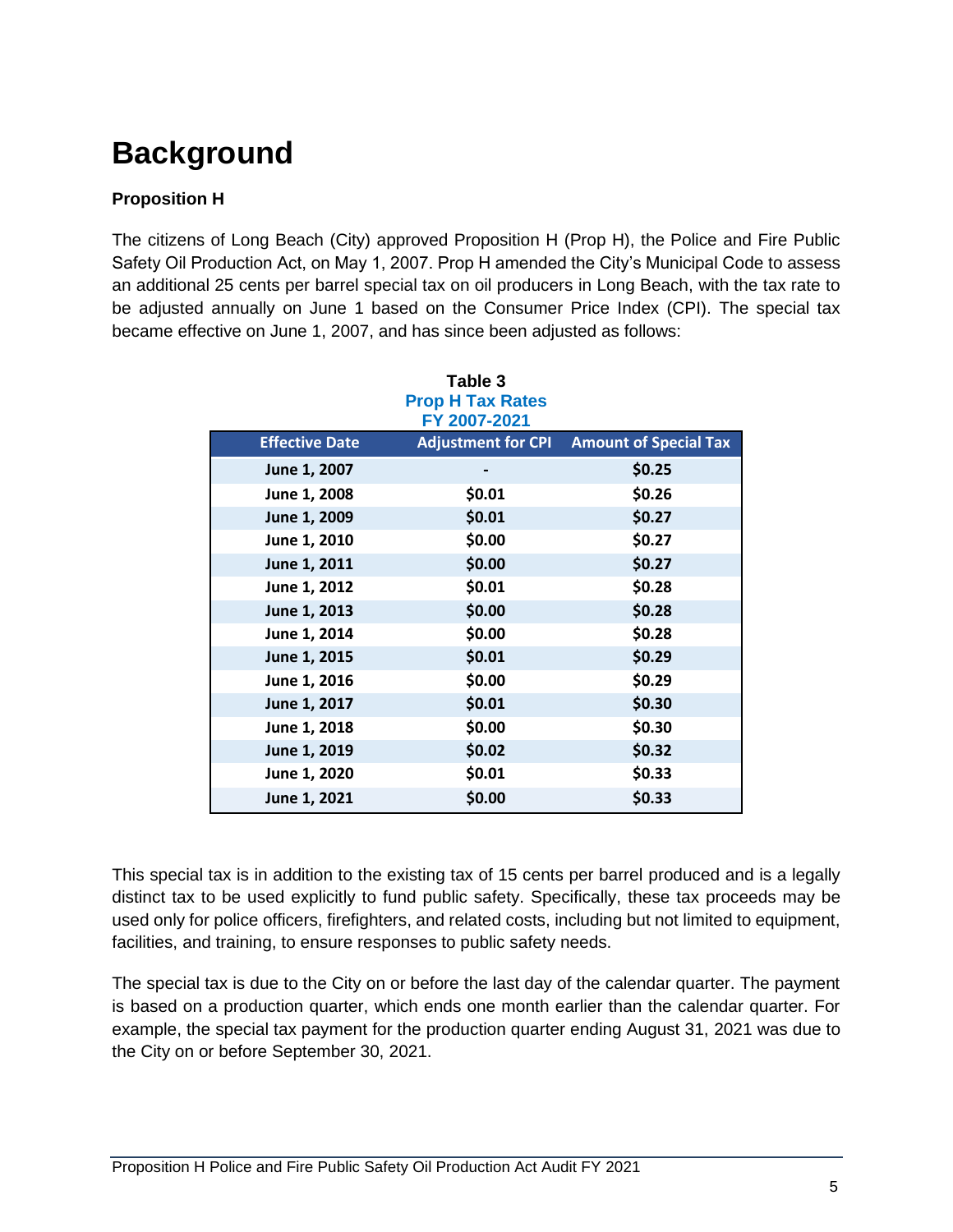Failure to pay the tax results in a penalty of 25% of the total tax on the first day of the month following the close of the calendar quarter. If the tax remains unpaid for each month thereafter, an additional 10% penalty is assessed, up to a maximum of 100% of the tax amount.

### **Oil Producers**

In fiscal year (FY) 2021, oil operators in Long Beach reported a total of 8,995,210 barrels of oil produced. THUMS Long Beach Company (THUMS), Tidelands Oil Production Company (TOPKO) and Signal Hill Petroleum, Inc. (SHPI) were the City's top oil producers in FY 2021. As illustrated in Figure 1 below, these three oil operators accounted for approximately 97% of oil produced in FY 2021.



Most of the oil is produced in the Wilmington Oil Field. The Wilmington Oil Field was discovered in Long Beach in 1932 and is 13 miles long, extending from San Pedro to Seal Beach. The field is divided into two sections: West and East. TOPKO serves as the field contractor for the western section of the oil field, and THUMS serves as the field contractor for the eastern section. In FY 2021, THUMS produced 6,037,571 barrels of oil, while TOPKO produced 2,221,895 barrels of oil.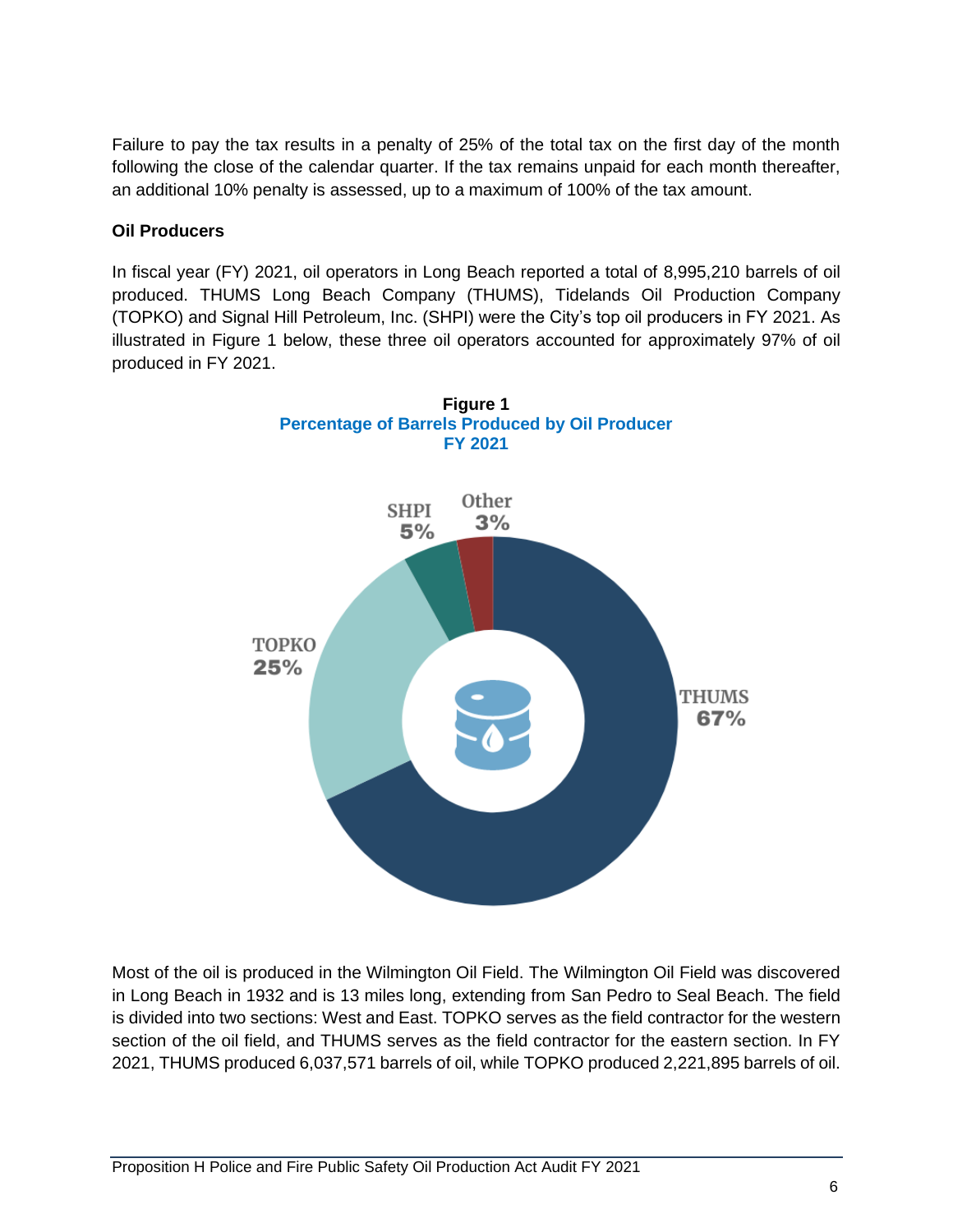SHPI, the third largest oil producer in Long Beach, is the operator for the Signal Hill West Unit, Signal Hill East Unit, Signal Hill Bryant Lease, Signal Hill H&L Lease, Signal Hill B-302, Signal Hill LBA-1, Signal Hill Graner Lease Oil Fields, and for Well TC-1 on the Long Beach Oil Field. These oil fields are located in both Long Beach and Signal Hill. In FY 2021, SHPI produced a total of 438,025 barrels of oil in Long Beach.

Since the inception of Prop H through September 30, 2021, annual oil production in Long Beach has fluctuated. Production declined from FY 2011 to FY 2012, and then experienced a growth period from FY 2013 to FY 2015 but has declined by 32% since then. In FY 2021, there was a decline of 10% from the prior year. See Figure 2 below for additional details on the fluctuation in annual oil production.





### **Prop H Revenues**

Based on the level of production shown above, Prop H revenue received by the City shows the similar general fluctuations: decline from FY 2011 to FY 2012 and increase from FY 2013 to FY 2015, and a decline in revenue of 21% between FY 2015 and FY 2021. In FY 2021, while oil production decreased from the prior fiscal year, Prop H revenue was essentially the same. This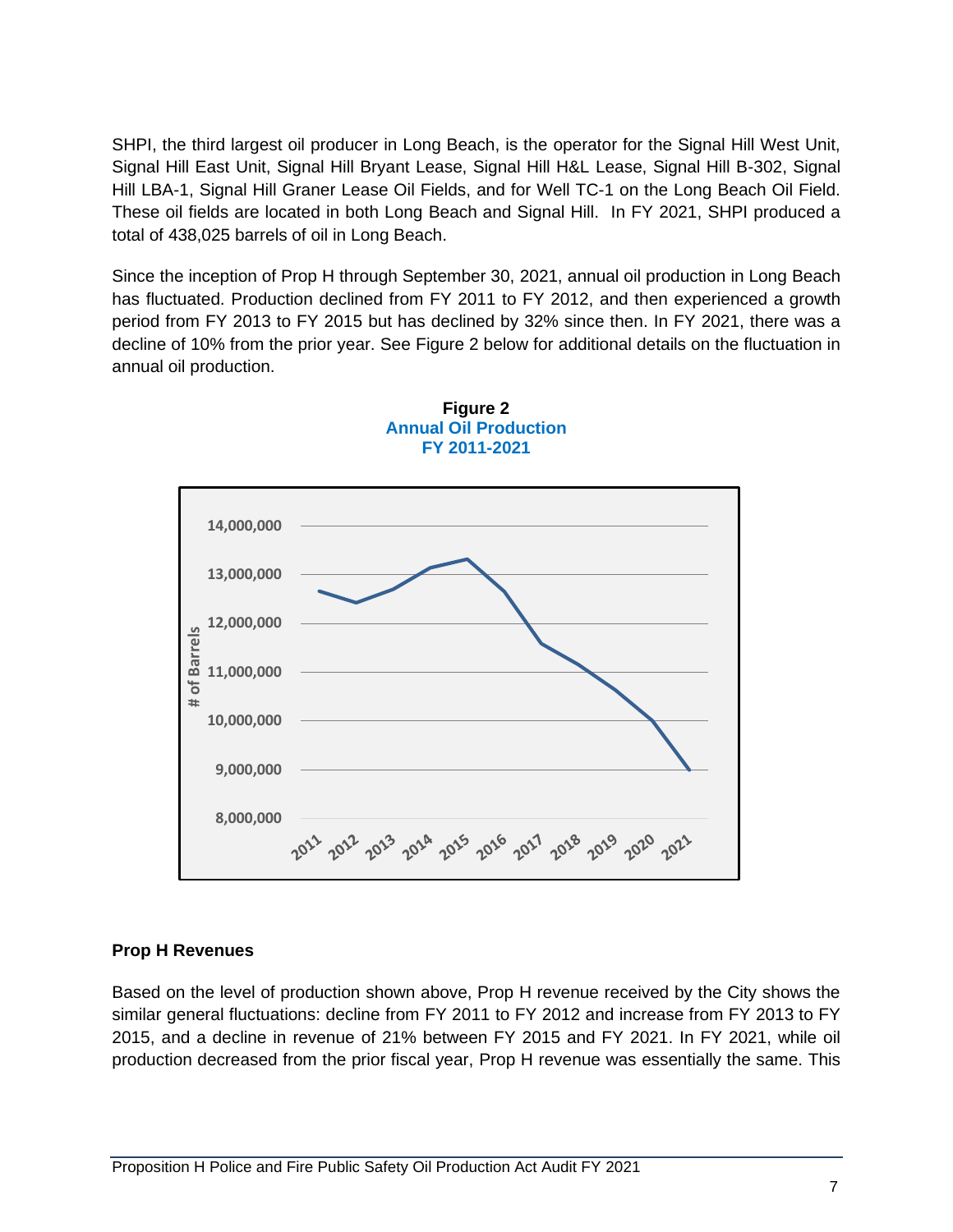is because Prop H revenue was suspended for oil barrels produced in April 2020 as the monthly price of oil fell below the \$20.00 price per barrel threshold.<sup>1</sup> See Figure 3.





### **Price of Oil**

As shown in Figure 4 on the next page, when the special oil tax became effective in June 2007, the monthly average price of oil, based on the West Texas Intermediate (WTI) crude index, was steadily rising. In June 2008, the monthly WTI average reached a high of \$133.93 per barrel. The price of crude oil declined significantly shortly thereafter with the average monthly WTI price falling to \$39.15 per barrel in February 2009, but it increased steadily thereafter. For a four-year period, between October 2010 and September 2014, the WTI monthly average price was higher than \$80.00 per barrel, averaging \$95.81 per barrel.

<sup>1</sup> Per the Municipal Code, Prop H revenue will be suspended for any month in which the average WTI oil index price is below \$20.00 per barrel. The average monthly price of oil in April 2020 was \$16.52.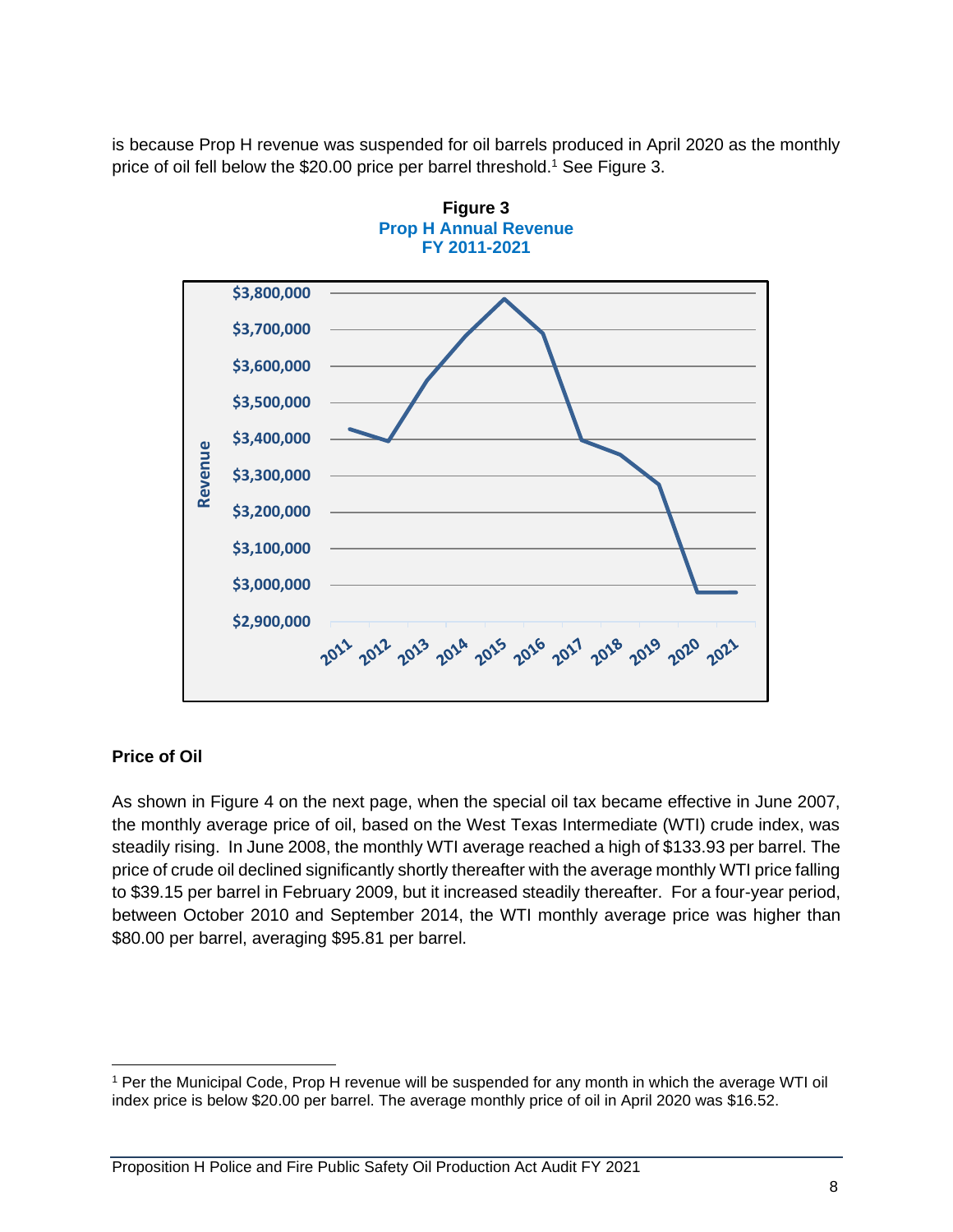**Figure 4 Price of Oil June 2007 – September 2021**



However, the oil price began decreasing significantly after October 2014, reaching its previous low of \$30.39 average cost per barrel in February 2016. The average monthly WTI cost per barrel began to rise in March 2016 but began falling again in December 2019. FY 2021 began with the average monthly oil price of \$39.53. The price increased steadily to a high of \$72.46 in July 2021, with a small decrease to end the Fiscal Year, September 2021, at \$71.56.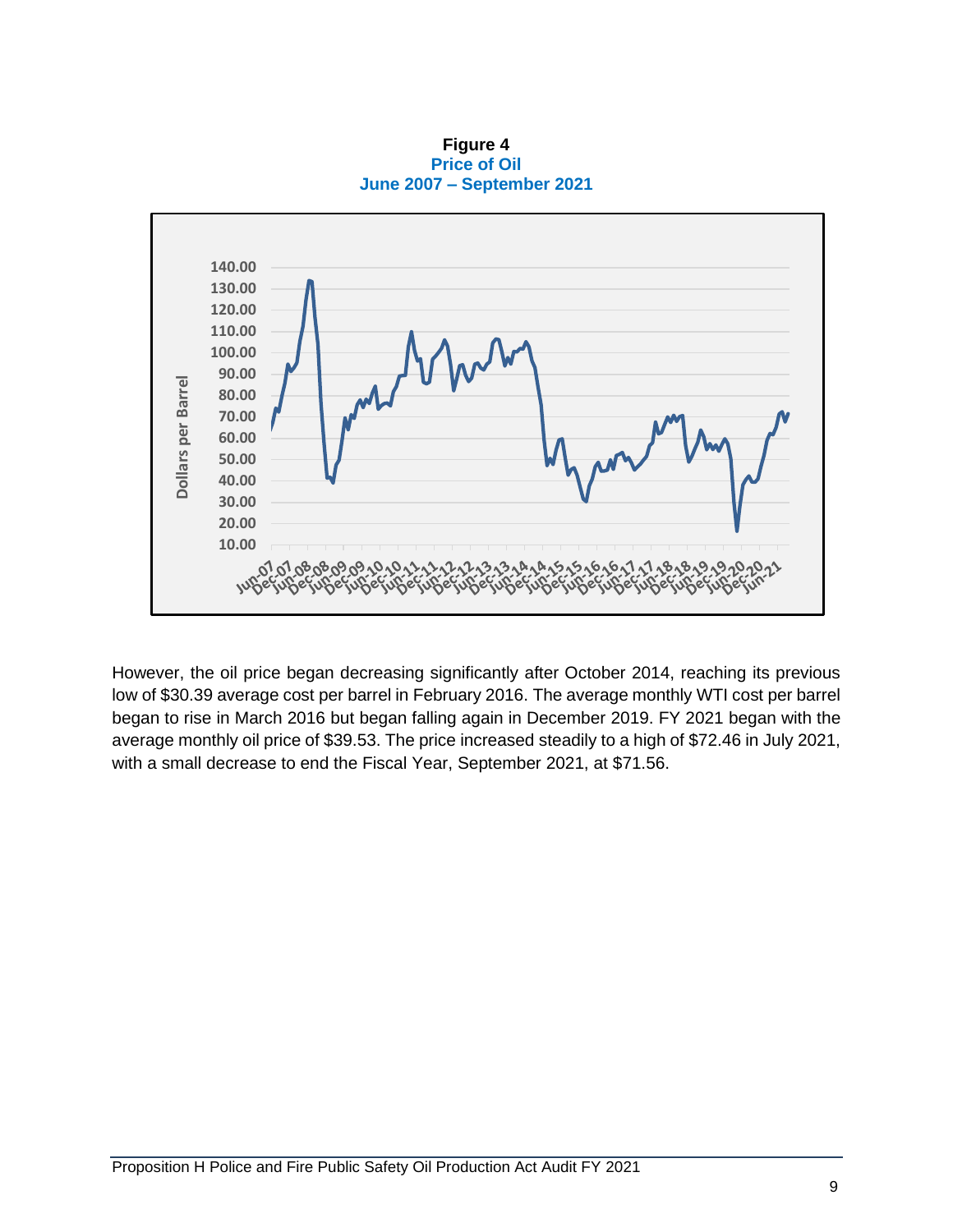# <span id="page-11-0"></span>**Objective, Scope & Methodology**

Long Beach Municipal Code §3.80.227 requires annual independent financial audits of Prop H revenues and expenditures during each fiscal year. The four primary objectives of this audit were as follows:

- 1. Identify Prop H revenues received during FY 2021 and determine if funds remitted by the oil producers were properly calculated based on oil producers' reports remitted to the City;
- 2. Identify FY 2021 expenditures of Prop H funds and analyze whether such expenditures complied with the approved uses set forth in the Long Beach Municipal Code;
- 3. Determine the amount of unspent Prop H monies on deposit at September 30, 2021 that were carried over into the current fiscal year, FY 2022; and
- 4. Determine the status of any projects and programs funded by Prop H revenue.

The scope of our audit covers the period October 1, 2020 through September 30, 2021. We performed the following procedures during our audit:

- Obtained an understanding of internal controls surrounding the collection and recording of Prop H funds and calculated the annual change in the special tax rate based on the change in the annual average CPI.
- Obtained the Oil Production Taxes Schedule from the Financial Management Department and recalculated Prop H revenues, evaluated penalties assessed, and traced payments from checks to the City's financial system. Independently confirmed approximately 97% of the reported oil production amounts with the oil producers for FY 2021.
- Identified the Prop H expenditures during FY 2021 and determined whether the expenditures were in accordance with the City's Municipal Code and identified the amount of unspent Prop H monies on deposit at September 30, 2021 that were carried over into the current fiscal year, FY 2022.
- Identified the Police and Fire Departments' plans to use Prop H monies in the future and determined whether those plans are in accordance with §3.80.224 of the City's Municipal Code.

We conducted this performance audit in accordance with generally accepted government auditing standards. Those standards require that we plan and perform the audit to obtain sufficient, appropriate evidence to provide a reasonable basis for our findings and conclusions based on our audit objectives. We believe the evidence obtained provides a reasonable basis for our findings and conclusions based on our audit objectives.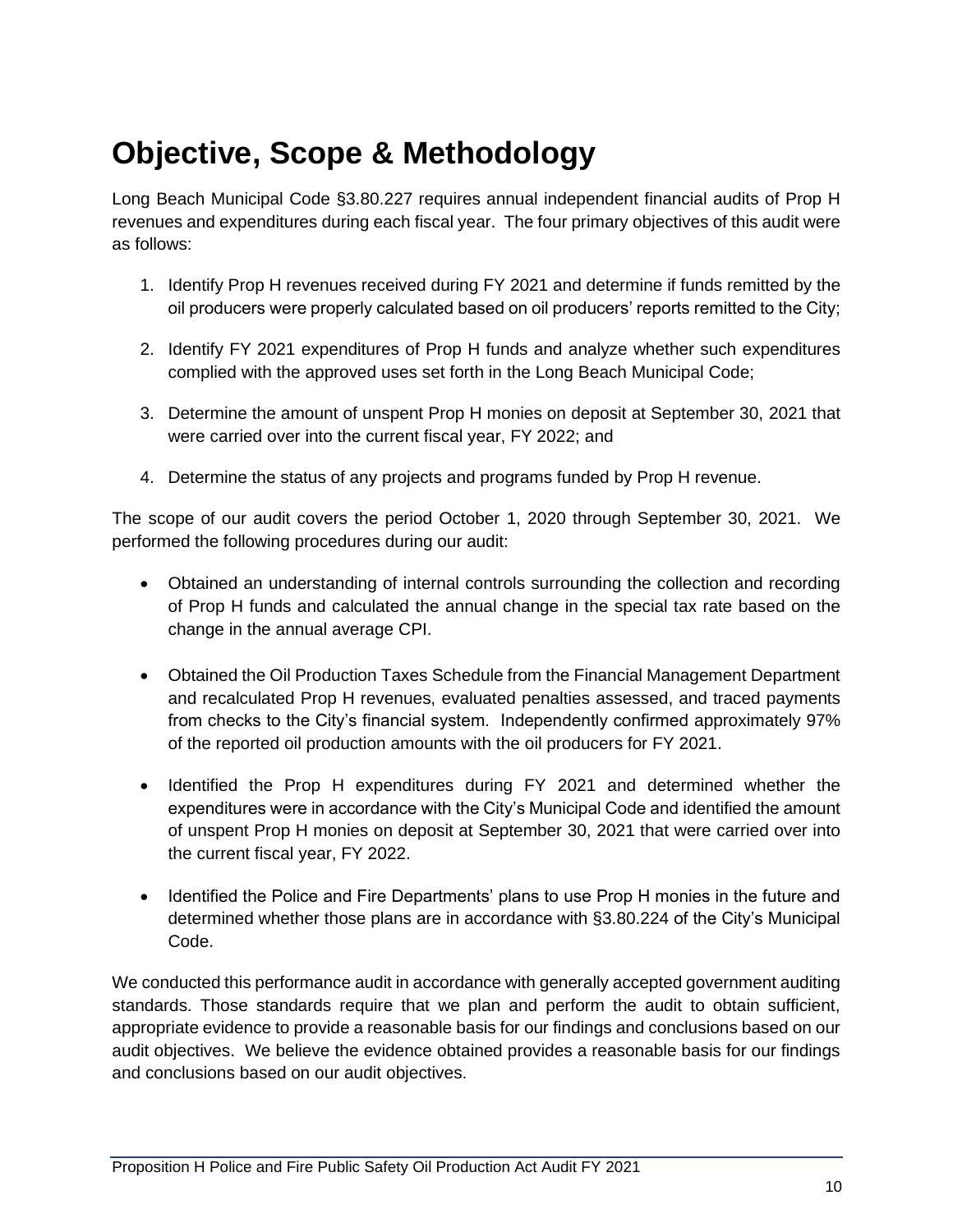# <span id="page-12-0"></span>**Management Comments**

The Police Department, Fire Department, and Department of Financial Management agreed with the information contained in the report and had no further comments.